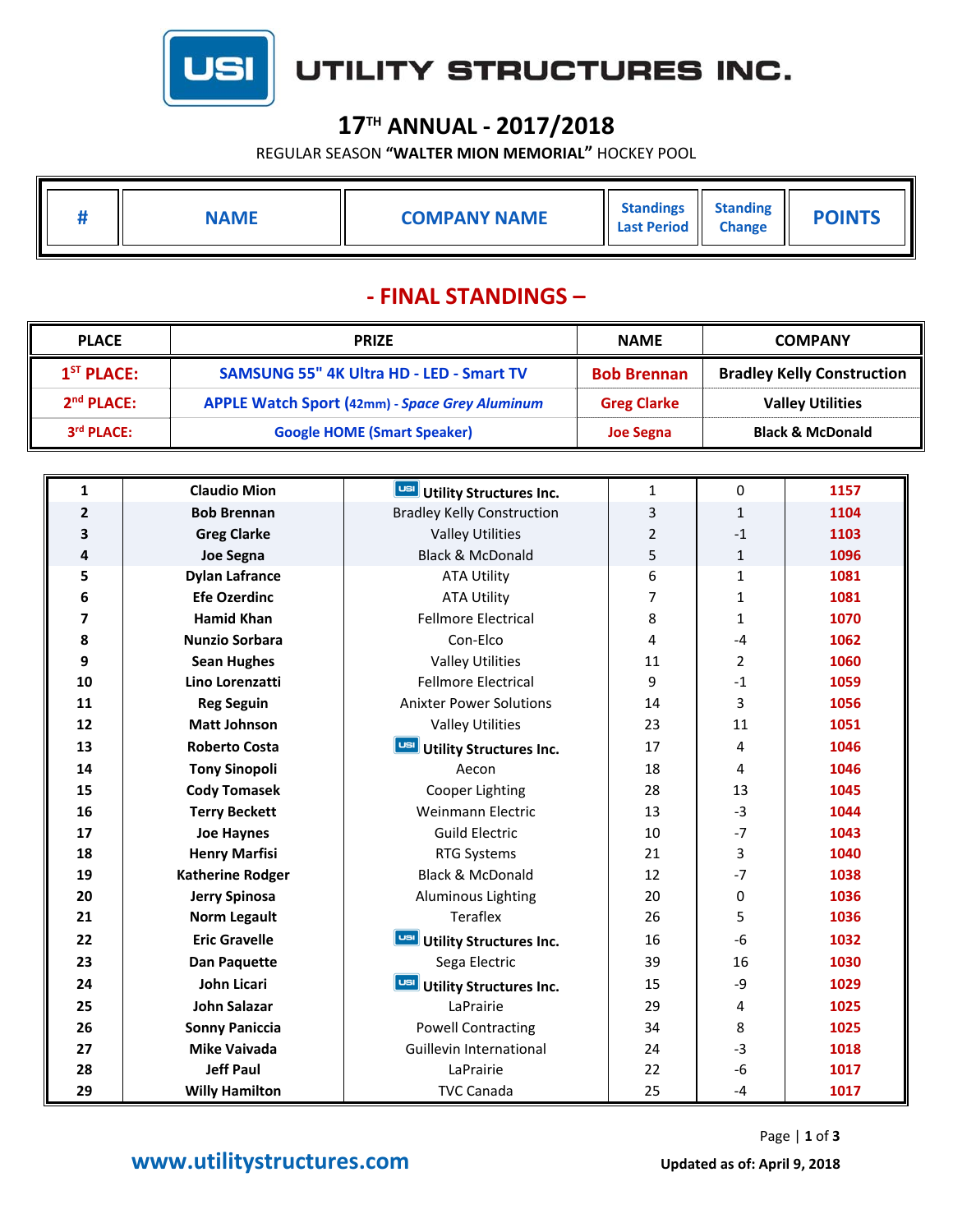

# UTILITY STRUCTURES INC.

### **17TH ANNUAL ‐ 2017/2018**

REGULAR SEASON **"WALTER MION MEMORIAL"** HOCKEY POOL

| #  | <b>NAME</b>             | <b>COMPANY NAME</b>                   | <b>Standings</b><br><b>Last Period</b> | <b>Standing</b><br><b>Change</b> | <b>POINTS</b> |  |  |
|----|-------------------------|---------------------------------------|----------------------------------------|----------------------------------|---------------|--|--|
|    |                         |                                       |                                        |                                  |               |  |  |
| 30 | <b>David Tomingas</b>   | Datom Group                           | 32                                     | $\overline{2}$                   | 1017          |  |  |
| 31 | <b>Arlene Hearn</b>     | Datom Group                           | 36                                     | 5                                | 1014          |  |  |
| 32 | <b>Ismail Ozerdinc</b>  | <b>ATA Utility</b>                    | 30                                     | $-2$                             | 1013          |  |  |
| 33 | Dino Campanaro          | GHD                                   | 51                                     | 18                               | 1011          |  |  |
| 34 | <b>Mark Charko</b>      | GHD                                   | 44                                     | 10                               | 1010          |  |  |
| 35 | <b>Kenneth Morris</b>   | LaPrairie                             | 46                                     | 11                               | 1010          |  |  |
| 36 | <b>Bill McKee</b>       | Carleton Electric                     | 19                                     | $-17$                            | 1009          |  |  |
| 37 | <b>Pat Peloso</b>       | USI<br><b>Utility Structures Inc.</b> | 45                                     | 8                                | 1009          |  |  |
| 38 | <b>Charlie Jarvis</b>   | LaPrairie                             | 54                                     | 16                               | 1007          |  |  |
| 39 | <b>Helen Cristini</b>   | <b>Trans Power</b>                    | 40                                     | 1                                | 1005          |  |  |
| 40 | <b>Danielle Power</b>   | Con-Elco                              | 49                                     | 9                                | 1004          |  |  |
| 41 | <b>Nick Melatti</b>     | Con-Elco                              | 31                                     | $-10$                            | 1003          |  |  |
| 42 | <b>Jeff Brown</b>       | <b>Grimsby Utility Construction</b>   | 48                                     | 6                                | 1002          |  |  |
| 43 | <b>Guy Prevost</b>      | Sega Electric                         | 64                                     | 21                               | 1001          |  |  |
| 44 | Peter Zielinski         | <b>Westboro Utilities</b>             | 38                                     | $-6$                             | 1000          |  |  |
| 45 | <b>Stephen Gayowsky</b> | <b>RTG Systems</b>                    | 35                                     | $-10$                            | 999           |  |  |
| 46 | <b>Miro Radman</b>      | <b>Kile Contracting</b>               | 42                                     | $-4$                             | 998           |  |  |
| 47 | <b>Adam Severenski</b>  | Con-Elco                              | 43                                     | $-4$                             | 998           |  |  |
| 48 | <b>Cindy Scott</b>      | Guillevin International               | 41                                     | $-7$                             | 997           |  |  |
| 49 | <b>Todd Malloy</b>      | Teraflex                              | 37                                     | $-12$                            | 995           |  |  |
| 50 | <b>Justin Melanson</b>  | Cooper Lighting                       | 50                                     | 0                                | 995           |  |  |
| 51 | <b>Brett Humphrey</b>   | ERTH Corp.                            | 62                                     | 11                               | 995           |  |  |
| 52 | <b>Gary Garland</b>     | <b>Guild Electric</b>                 | 57                                     | 5                                | 993           |  |  |
| 53 | <b>Matthew Visconti</b> | <b>Black &amp; McDonald</b>           | 58                                     | 5                                | 992           |  |  |
| 54 | <b>Pierre Fortier</b>   | <b>JWK Utilities</b>                  | 33                                     | $-21$                            | 990           |  |  |
| 55 | <b>Todd Champion</b>    | <b>Guild Electric</b>                 | 47                                     | -8                               | 990           |  |  |
| 56 | <b>Anthony Mongillo</b> | <b>Trans Power</b>                    | 59                                     | 3                                | 990           |  |  |
| 57 | <b>Chris Ruffolo</b>    | <b>Fellmore Electrical</b>            | 60                                     | 3                                | 989           |  |  |
| 58 | <b>Jamie Parsons</b>    | <b>Acuity Brands Lighting</b>         | 56                                     | $-2$                             | 988           |  |  |
| 59 | <b>Greg Berlingeri</b>  | Guillevin International               | 63                                     | 4                                | 987           |  |  |
| 60 | <b>Peter Sandford</b>   | PBW High Voltage                      | 55                                     | $-5$                             | 984           |  |  |
| 61 | <b>Francis Melo</b>     | Datom Group                           | 72                                     | 11                               | 984           |  |  |
| 62 | <b>Tom Marsh</b>        | Guillevin International               | 73                                     | 11                               | 983           |  |  |
| 63 | <b>Larry Tricinci</b>   | <b>Beacon Utility</b>                 | 53                                     | $-10$                            | 980           |  |  |
| 64 | <b>Olivia McEwen</b>    | <b>Hybrid Construction</b>            | 66                                     | 2                                | 980           |  |  |
| 65 | <b>Luca Ciccone</b>     | <b>Powell Contracting</b>             | 68                                     | 3                                | 979           |  |  |
| 66 | <b>Mike Clark</b>       | Black & McDonald                      | 74                                     | 8                                | 977           |  |  |
| 67 | <b>Donna Smith</b>      | Weinmann Electric                     | 52                                     | $-15$                            | 975           |  |  |
| 68 | <b>Kendal Maki</b>      | Black & McDonald                      | 27                                     | $-41$                            | 970           |  |  |

Page | **2** of **3**